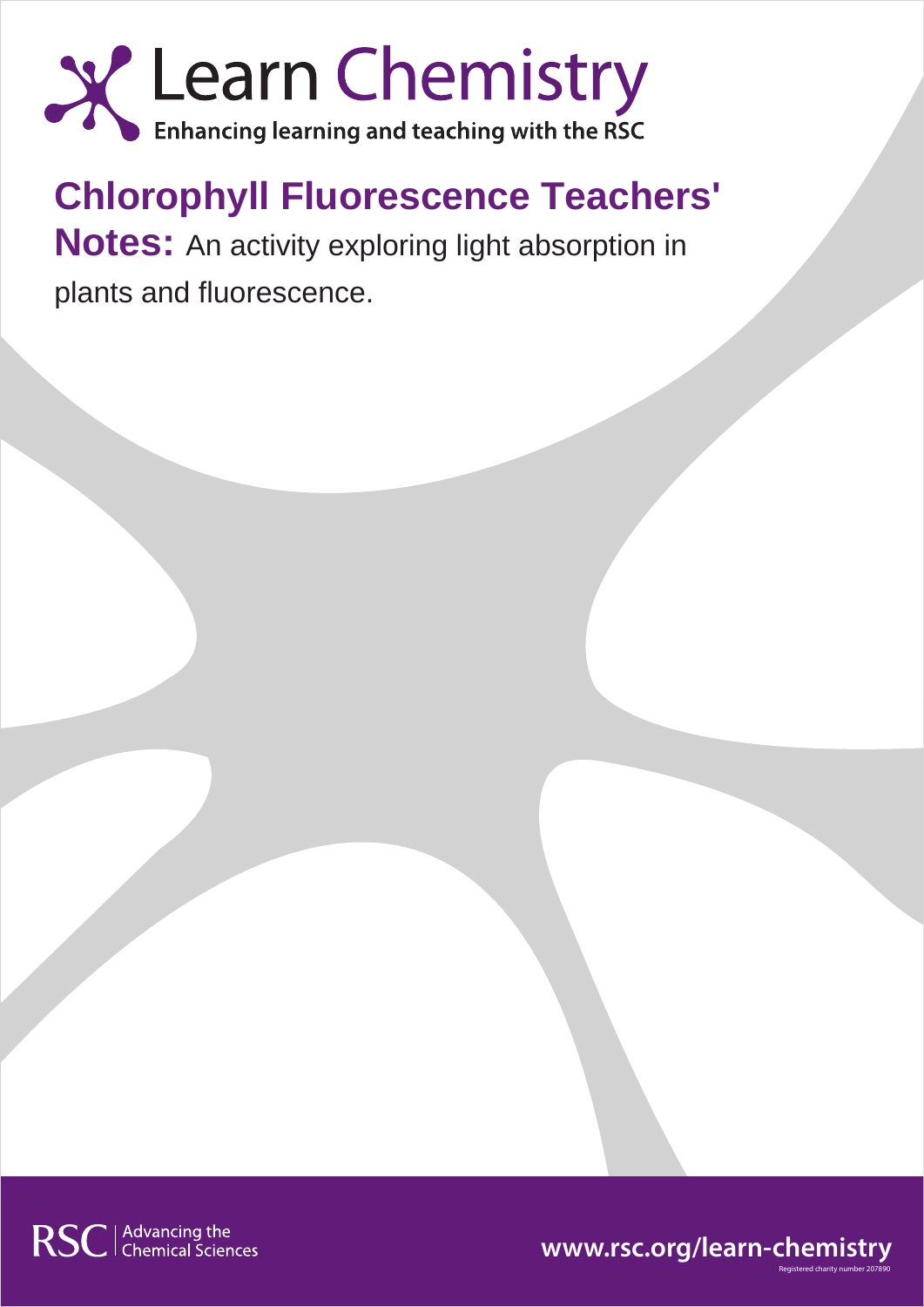### **Background Chemistry**

Grinding the spinach leaves disrupts the normal structure of the leaf cells and releases chlorophyll *a*. Normally, chlorophyll would absorb light energy that excites an electron which is then transferred to an acceptor molecule. However, in this experiment, the excited electron is not transferred anywhere and the energy is released again as light, i.e. an electron gets excited to a higher energy level by a photon of light and then releases it again when the energy is not transferred anywhere else.

Under normal lighting conditions, the solution appears green because the chlorophyll is absorbing red light from all directions. Under darkened conditions, the chlorophyll is absorbing red light from the torch and then releasing it again so we see the solution as red.

#### *Relevance to solar energy*

Quantum dots are also fluorescent because they absorb light and then re-emit it. However, if we build them into solar cells we can capture the energy before it gets re-emitted, just like a plant does with the energy absorbed by chlorophyll. This energy can then be converted into electrical energy.

Excitonic solar cells are often likened to plants because the mechanism used to generate electricity is a similar one to the process of photosynthesis. This is because they use a two-step process whereby the sunlight absorption is a separate step to charge separation, i.e. we absorb light first, then we separate the electron from the molecule to leave a hole. This is similar to photosynthesis.

In more traditional solar cells the light absorption and charge separation happen in the same step. By separating the steps it is easier to use the best material for each step (for example, the best absorbing dye and the best conducting material that easily separates charges) whereas in a combined step the material has to be able to do both jobs.

#### **During the experimental**

- − Other leaves containing chlorophyll will work, but spinach works particularly well.
- − If the filter paper does not hold in place in the funnel well, wet the paper with some acetone.

#### **Links to the curriculum**

- Light absorption
- Fluorescence
- Photosynthesis
- Plants
- Energy levels and electrons